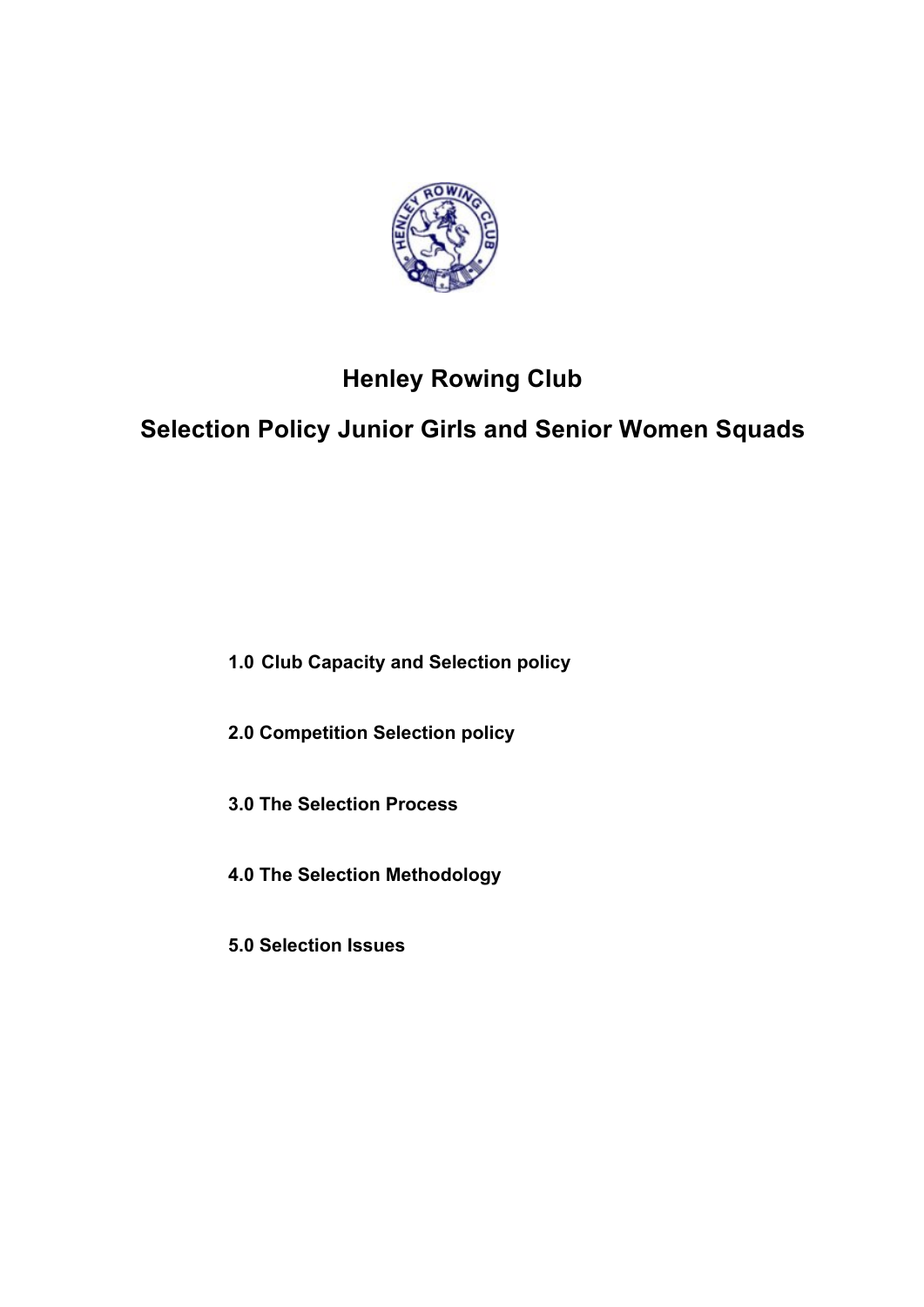# **1.0 Club Capacity and Selection policy**

This outlines the selection policy for those Coxes, Novices, J13s. J14s, J15s, J16s, Development and Senior Women wishing to row at HRC. If the operational capacity of the squad in question is exceeded, the club reserves the right to select athletes based on the selection criteria outlined.

There is a capacity in each year group of approximately 12 depending on the numbers in the other year groups.

### **J13, J14 & J15s**

If the numbers for the year groups are exceeded, the top athletes will be selected according to the criteria below. This will be done formally at half term, (October) by contacting parents to update them on their daughter's progress where the following will be considered:

Attendance: 70% (J13s & J14s), 85% (J15s)

Physiological ability assessed through testing.

Sculling and rowing trials 1x/ Doubles Matrix.

Seat Racing will be used for further rankings.

J15s will start sweep rowing when the Head Coach Junior Women/Women and the Crew Coaches assesse that it is safe for Girls to do so.

### **J16s,J17s,J18s & Senior**

If the numbers for these squads are exceeded the top athletes will be selected for each group according to the criteria below. This will be done formally at half term, (October) by contacting parents to update them on their daughter's progress where the following will be considered.

Attendance: Greater than 90%.

Physiological ability assessed through testing.

Sculling and Rowing trials Pairs/1x / Doubles Matrix.

Ergo times.- Watts per kg will be considered.

Seat Racing will be used for further rankings. Seat Racing or doubles/pairs matrix will always be the final determining factor for selection into the squad.

### **All selections are at the professional discretion of the Head Coach Junior Women/Women and Crew Coaches who will use the Process and Methodology set out in the following section**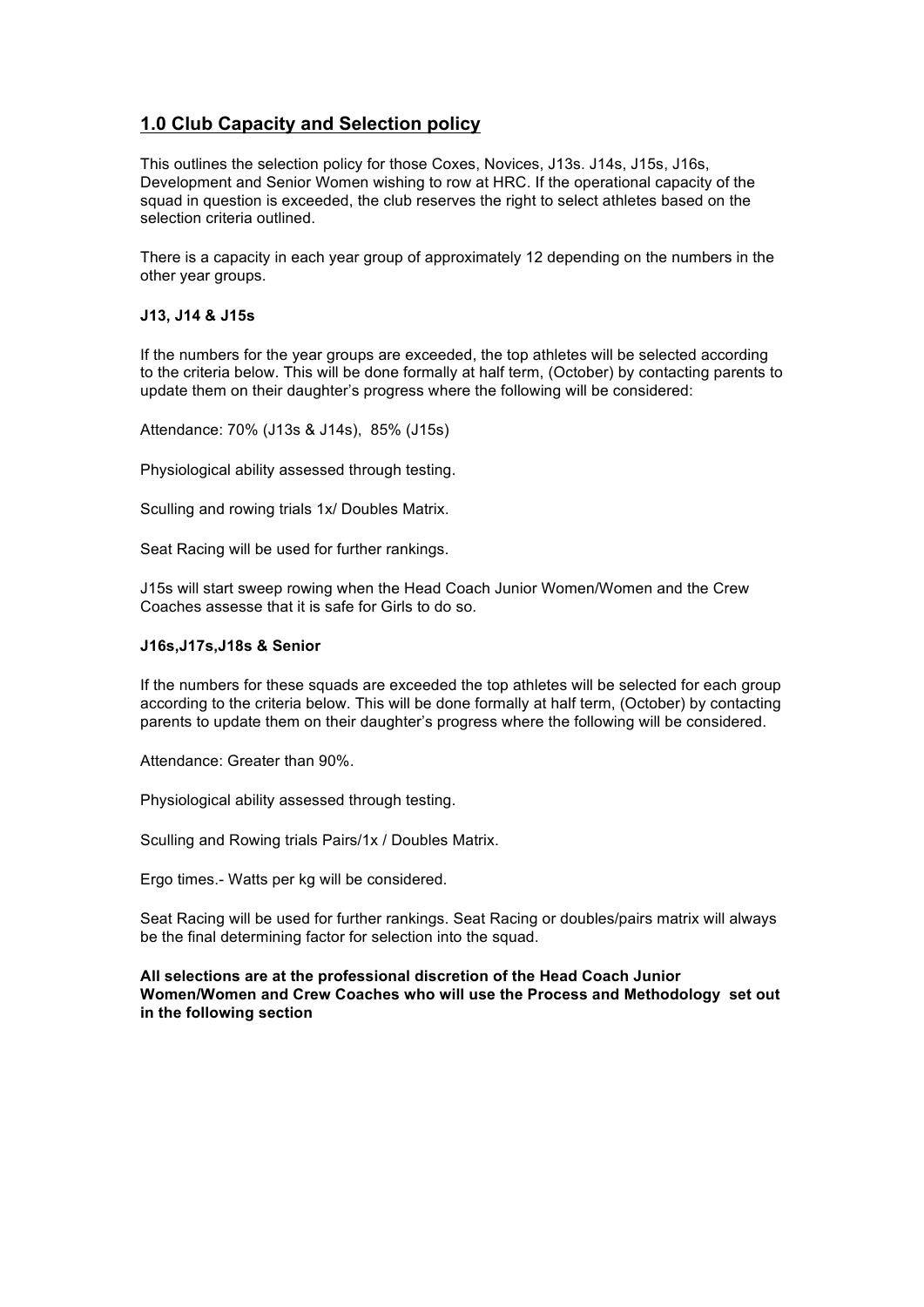# **2.0 Competition Selection Policy.**

All crew selections are at the professional discretion of the age group coach and in conjunction with the Head Coach's approval. Crews must be submitted to the Head Coach Junior Women/Women prior to entry and can only be entered if approved by the Head Coach Junior Women/Women who has the final say on selections. These selections are final and will not be changed unless illness, injury or a drop in performance requires changes. By signing the parental consent on the Membership form, parents agree to these selection policies.

## **Cox Selection Strategy:**

All coxes are expected to attend all training sessions at the Club. All coxes will be asked to cox all age groups.

All coxes will need to demonstrate the following:

Boatmanship (Handling and awareness).

Use of a wide range of calls within a race plan or training session (Linked to what the race / coach requires). A recording is required. Responsiveness to coaches is important.

Race strategy.

All Coxes are assessed by the Crew Coaches and Head Coach Junior Women/Women. Please note, there is a limit as to how many coxes can race at each regatta. This is determined by the crews we enters.

## **Crew Selection**

For all events takes into account the best interests of the club. No selection "gives an athlete a turn in a 'top' boat" at the expense of other rowers or crew members. You are welcome to query selections, however challenging a selection or intimidation of coaches will result in rowers being de-registered from the club.

Crews will be selected on ability ie: A coxed quad (5 rowers) will have top 4 girls avaliable rowing and top cox coxing. HRC does not enter "A crews" with weaker members in the boat to simply "give them a chance being in the top boat". This would only result in better rowers losing out.

## **Priority Events**

Priority events are those in which the club will develop the training program and selection dates towards. The priority events are:

| Event                               | <b>Approx Time of</b><br>Year | Who it involves | <b>Location of event</b>                |
|-------------------------------------|-------------------------------|-----------------|-----------------------------------------|
| Fours Head                          | Oct                           | J16s and Up     | Putney, London                          |
| Women's Head                        | March                         | J16s & Up       | Putney, London                          |
| Schools Head                        | March                         | J15s & Up       | Putney, London                          |
| Junior Sculling Head                | March                         | J14s & Up       | Dorney, Eton                            |
| Junior Inter Regional Regatta       | April                         | J14 to J16s     | Nottingham                              |
| The National Schools Regatta:       | May                           | J14 to J18      | Nottingham                              |
| Women's Henley Regatta              | June                          | J15 & Up        | Henley                                  |
| <b>Henley Royal Regatta</b>         | July                          | J16 & Up        | Henley                                  |
| <b>British Junior Championships</b> | July                          | J14 to J18      | Nottingham (Strathclyde Glasgow<br>2015 |

Other events at which the squad may compete can be found in the club calendar.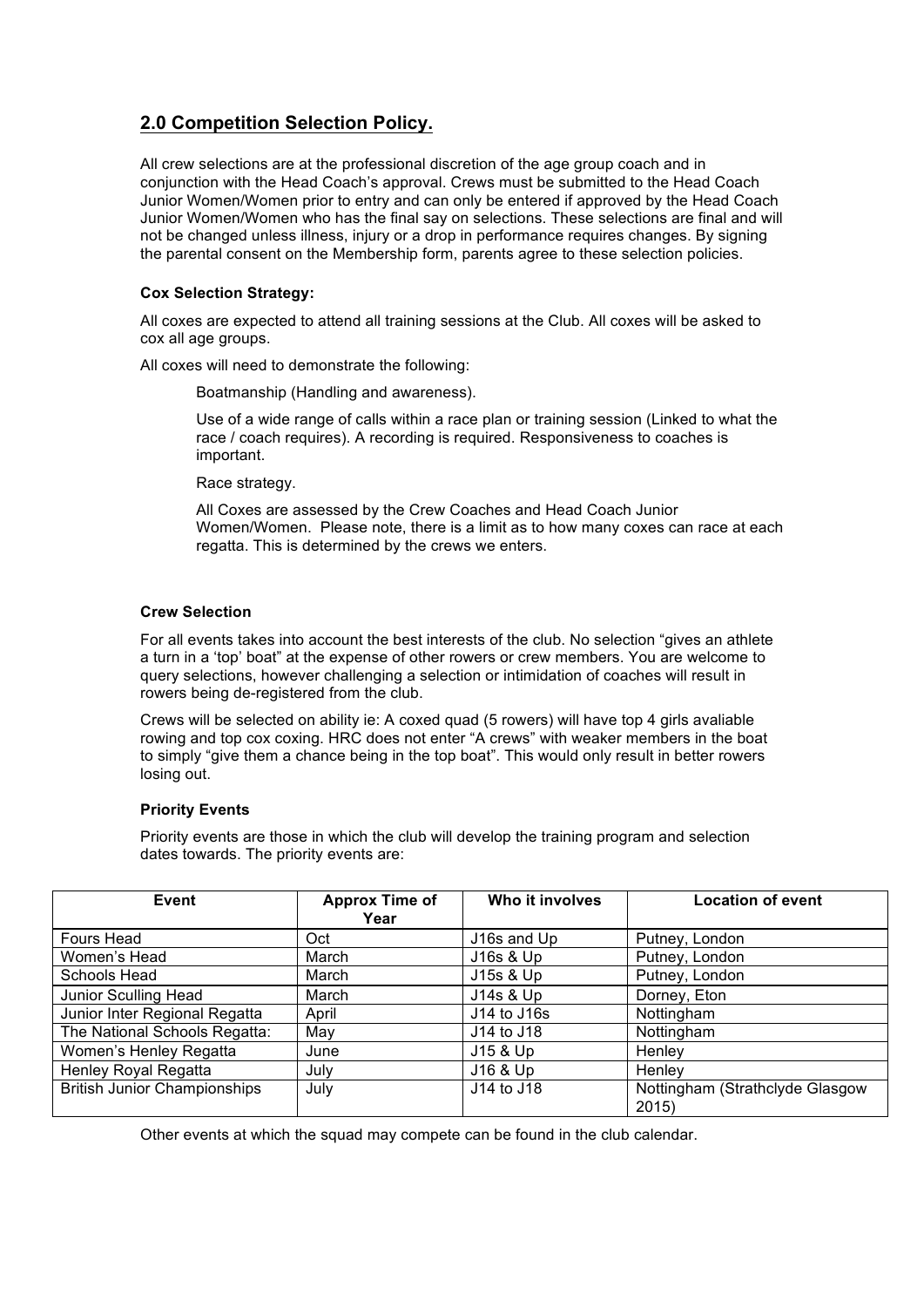# **3.0 The Selection Process**

### **The Strategy:**

The Head Coach Junior Women/Women and Crew Coaches discuss the selection strategy for the squad. Rowers are seeded based on data obtained from previous assessments (Ergometer, sculling results, and seat matrix/racing results).

#### **The assessment:**

The Head Coach Junior Women/Women and Crew Coaches will run the selection process. See Selection Methodolgy for how the process works.

### **Coaches Meeting:**

The Coaches, Heads of Squads and The Head Coach Junior Women/Women will discuss the selections. The Crew Coach has an open question/answer critique of what has been selected. In this way, every possible eventuality is discussed and questioned.

### **Outcome:**

If needed, further assessments may take place: see also section on "Factors out of Coaches Control"

### **Time Trial:**

Once results are obtained, the Top boats may do a time trial (2 \* 1000m at race pace) to obtain % of Gold Medal Times.

Gold Medal Times: The % of Gold Medal time will give an indication if the boat class chosen is indeed the correct one and if the crew is fast enough to compete at the Priority Events.

If not considered fast enough even top boats may not be entered for Priority Events.

Boats are not limited to a year group: Younger girls in different age groups may be used to strengthen older boats.

#### **Assessment Dates:**

Athletes will be given prior notice of the dates of specific assessment tests such as ergo tests time trials seat racing etc. Every training session though is used to assess an athletes performance and taken into consideration when selecting crews.

### **Head Races Selections:**

Done in January and February Half Term. Please see calendar dates. Those missing from selection dates should notify coaches by the first week in October.

J15 – J18: Ergometer results and sculling trials. A doubles matrix may be used. All data recorded up to this point will be used. If necessary, seat racing or a pairs matrix will be used.

## **Regatta Season Selections:**

Done in April primarily at the Easter training Camp and should not be missed.

The club may need additional days after the training camp to finalise selections.

Those who wish to be selected to race at Priority Events need to attend the selection trials noted above. The club understands that some people have various commitments throughout the year, and these may clash with some of the trials dates. Should this happen, the club will need to know about any clashes by the first week in October. NOTE: All selections are subject to change. Dorney lake is not always available. Other venues may be used including the river at Henley.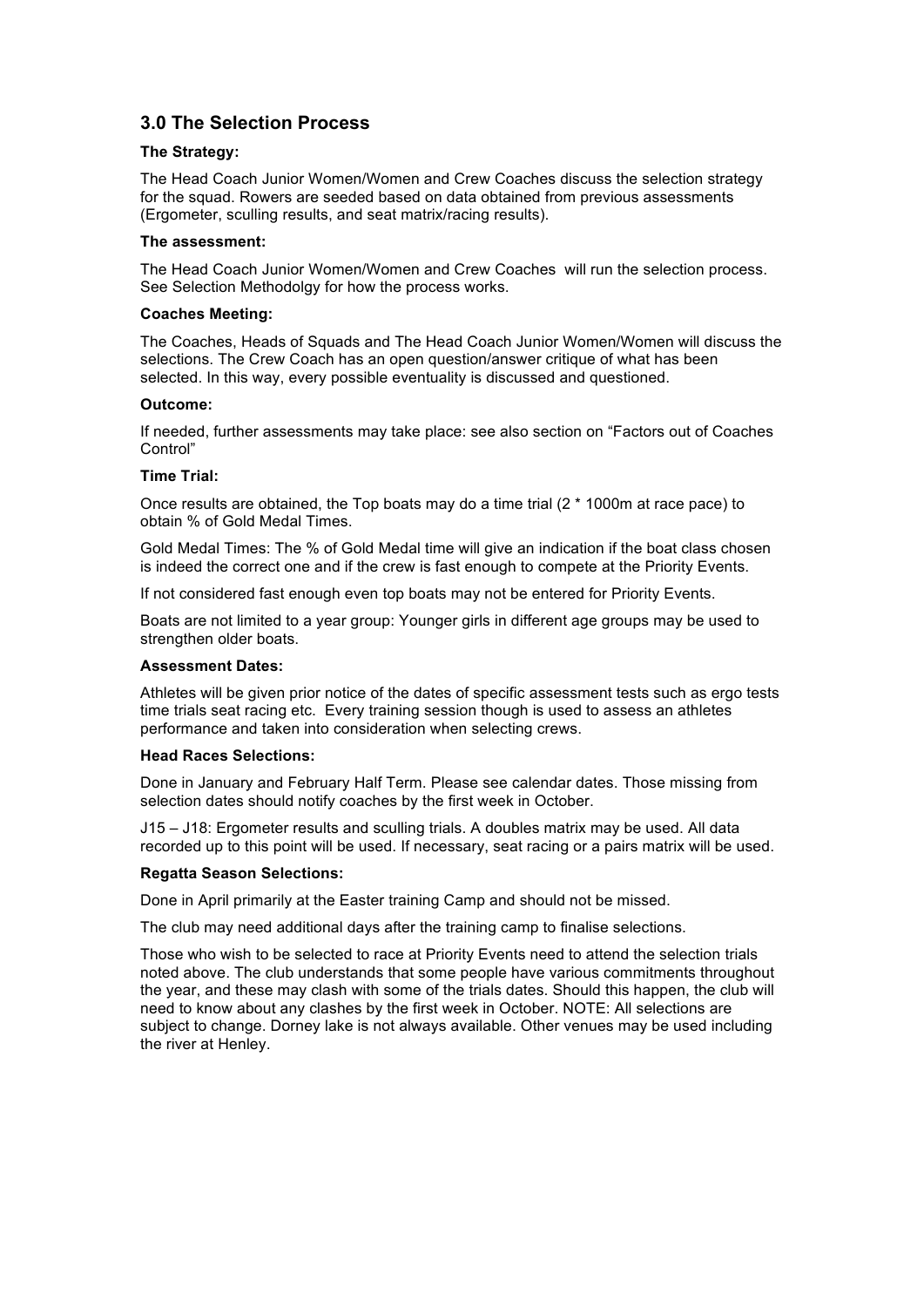## **4.0 The Selection Methodology**

#### **Rowers**

#### Land Based assessments:

Ergometer: 1km to 5km ergo trials OR various times between 2min to 30min where distances and average pace per 500m is taken. Calculations such as watts per kg are calculated. All those who have aspirations to row in the senior squad, the J16 GB France trials or attend the GB trials will need to make the ergo cut off standards (Please keep in mind that these are minimum standards and should not be seen as a reason in itself to be selected).

Core Stability and Flexibility: Assessed in line with injury prevention. Minimum standards are expected in order to race safely.

Weights and circuits: The ability to complete given tasks in line with the training program and requirements.

Water Based assessments:

Steering and Boatmanship: All rowers must be able scull safely. All rowers must demonstrate that they can steer a boat, be it a single scull, pair, double or Coxless four/Quad on the correct side of the river while being aware of their safety and those around them. As the steersman of the boat, they are held responsible for any damage or injury caused by their boat.

Sculling Trials: This forms the basis of the seat Matrix (ie: if it is a 3 boat doubles matrix, the top 6 girls will go into the A matrix). Girls are required to race over a specific course and are ranked according to speed from fastest to slowest.

Seat Matrix: A favourite among coaches as every result is 100% accurate hence the reason why this is the assessment criteria Henley uses: i.e. 6 rowers race in doubles/pairs (2 rowers in 3 boats). Each strokeside rower races with every bowside rower in different boats (not necessarily every different boat), where athletes are properly competent on both sides they may be allowed to race on both sides. At the end of all races, the cumulative time for all 3 - 5 races for each rower is calculated. Each rower is then given a ranking based on their cumulative times.

Seat Racing: Two crews are raced. The difference between these two crews is taken. Two rowers are swapped. The difference is taken again. I.e. If, in race one, crew 1 (Rower A) beats crew 2 (Rower B) by 2 seconds. Then Rower A and B are swapped. The crews race again, and rower A wins by 1 second. Therefore Rower A is 3 seconds faster than Rower B. Those being raced do not know the order of racing, or amount of races.

#### **Coxes:**

#### Land Based assessments:

Weight: Cox's should preferably be within 3kgs of race weight, 45kg (J13s – J15s), 50kgs (J16 & Up & Seniors).

Coach and crew: The cox will need to communicate with the coach as to what is required. This will then need to be demonstrated on the water during sessions or races. The cox will need to demonstrate clear instructions to the crew in the safe handling of equipment.

#### Water Based assessment:

Steering and Boatmanship: As the steersman of the boat, they are held responsible for any damage or injury caused by their boat. Steering is vital, and every time the rudder is on, the boat slows down by approximately one foot per a stroke. The lines coxes take can win or lose a race. On a straight 1km or 2km race course, the cox is expected to steer a straight line in the middle of the lanes. During head races, demonstrating good use of the stream, reading the wind and water conditions, selecting the fastest possible lines with the minimum use of rudder. If there is a cross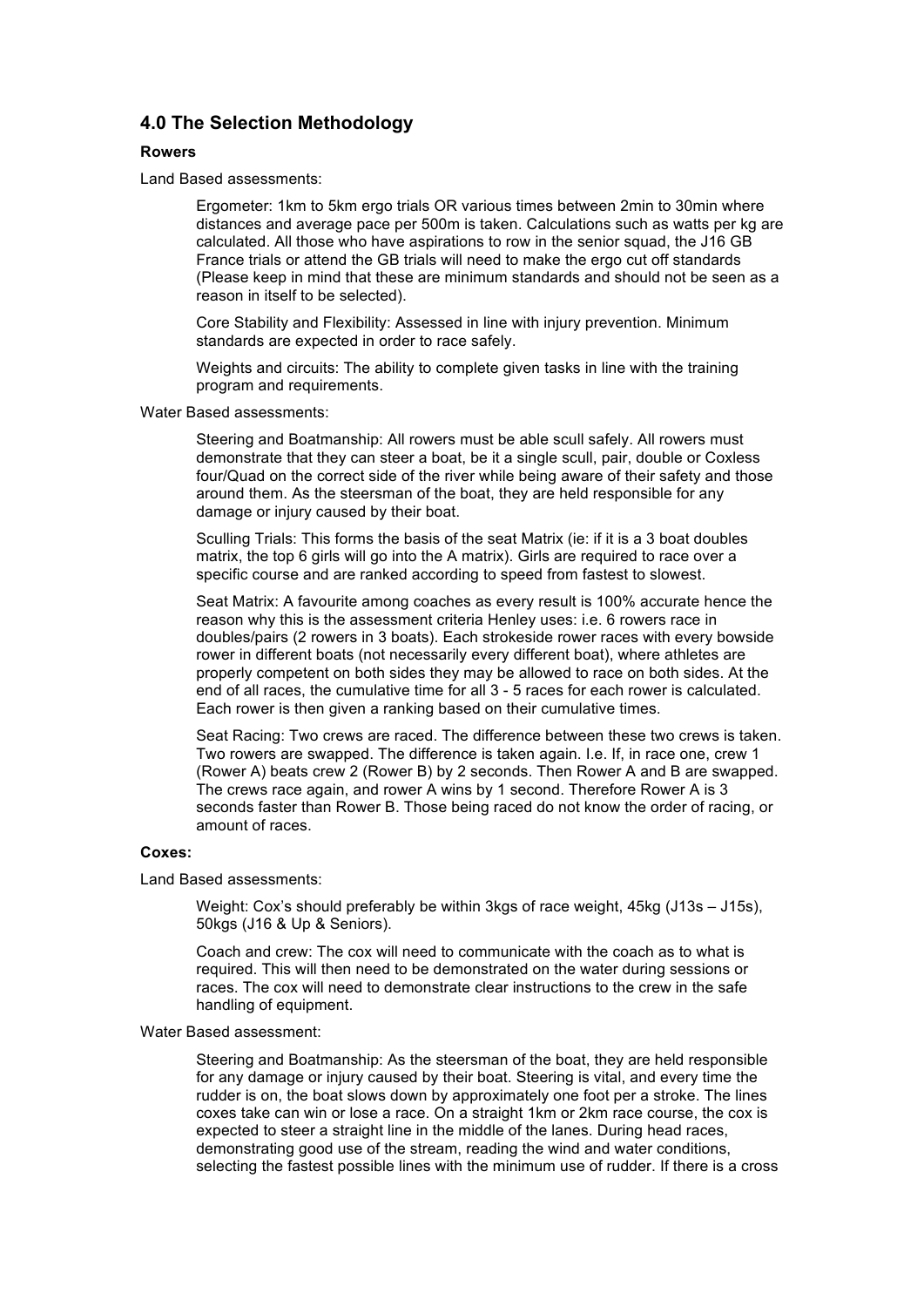wind, the cox will need to compensate accordingly. During training, steering on the correct side of the river, selecting safe lines with minimum use of the rudder.

Recordings: Coxes are expected to own their own Dictaphone and use it at most sessions and all races. Coxes should record every race and should be able to present a Dictaphone recording on request, be it a session or a race. It is an essential part of their development and continued selection. The ability to follow race plans, or emphasise aspects of the stroke to get the most out of the boat are assessed. Tone is important. The ability to keep calm and get the most out of the crew is important.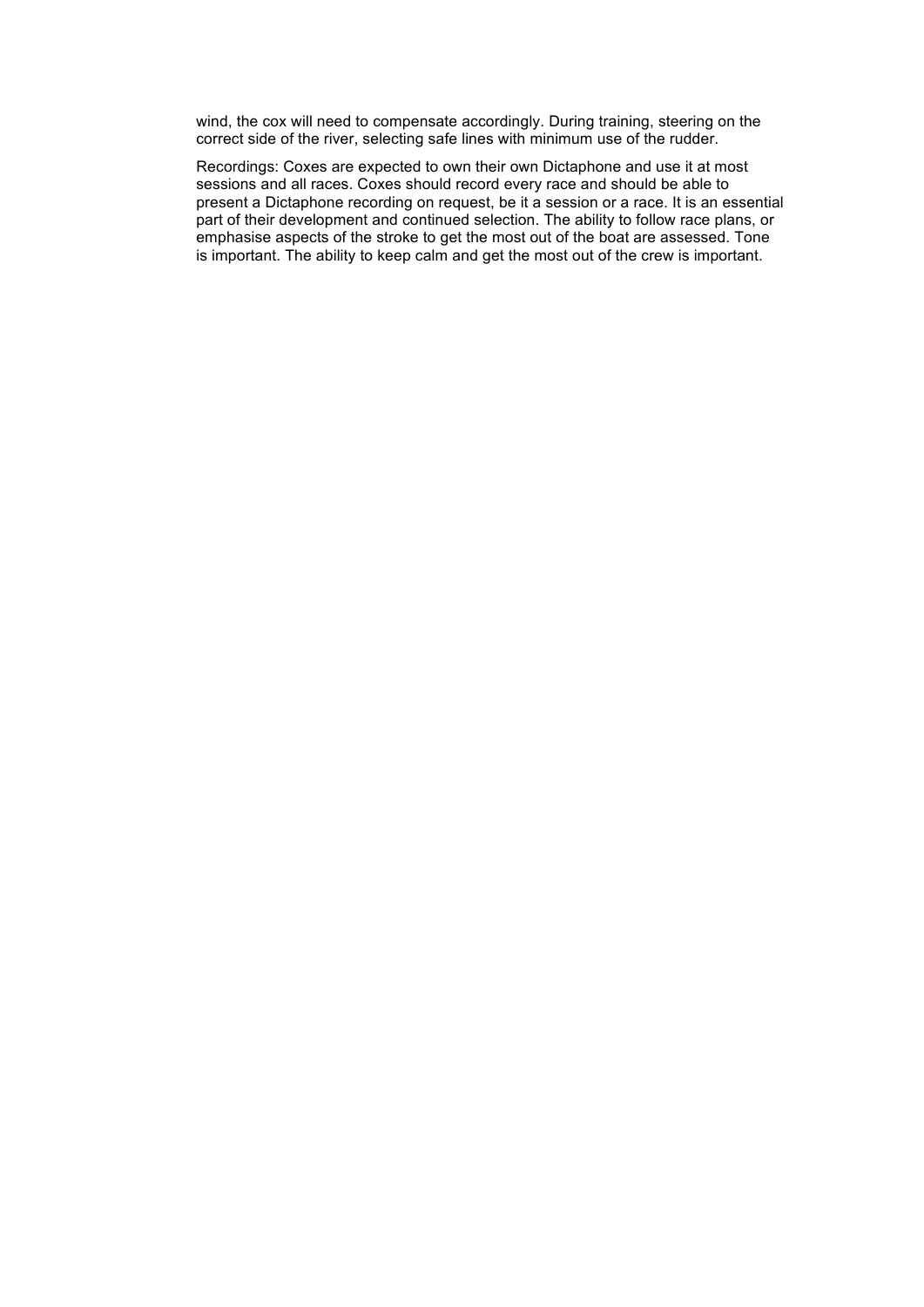# **5.0 Selection Issues**

#### **Rowing is absolutely objective in its assessment:**

HRC Coaches are currently or have in the past been involved with the selection processes towards selecting teams for numerous J16 GB France Matches; GB Coupe de la Jeunesse; GB World Junior Championships GB World Senior Championships and the Olympics. These are international teams that undergo the highest scrutiny in selections. The same standards and scrutiny are applied by the coaches when selections are made at the Club.

Ergometer times, Seat Racing results and Seat Matrix results allow coaches to make decisions based on results from a stop watch (It never lies). They cannot be disputed as these are the results that the rower has produced. In sports such as running, one can rank runners from fastest to slowest. In a rowing matrix, it produces the same ranking. In Seat Racing, a result is produced: A is faster than B.

#### Attendance:

HRC encourages rowers to participate in a number of different activities. However, as they move up through the squads, the club recognises that in order for one to master a discipline, one can not be doing several other disciplines at the same time. To this end, as the rowers develop through the age groups, their attendance, should they wish to continue, should increase in proportion with the challenges that will face them on the water.

For those who want to excel in rowing, the attendance quotas ensure that they will be able to be competitive in the events at which they want to compete. If girls do not meet the attendance quotas, the club reserves the right to deregister them from the club or disallow them from racing.

No one is exempt from the attendance quotas. Coxes are required at all sessions (within the attendance requirements) and will need to support the coaches where necessary.

#### Factors out of Coaches Control:

There are factors that are out of the coaches control when doing selections. One would ideally like to be able to select crews as outlined in The Selection Process. There are however the occasions when the following occur:

- 1. Illness / Injury within the boat club is so widespread that it makes it impossible to tie in/link all the athletes to one another in the selection process.
- 2. Weather conditions are such that Dorney Lake and our own stretch of river at Henley are un-rowable for weeks on end (As was the case in 2013/14).

In these cases, HRC will not be able to fully seat race or complete a full pairs matrix that links all rowers. The coaches will make a professional judgement on data that they have collected to that point. Coaches deal with athletes on the water or on the rowing machines on a daily basis. In the club, more so than any other sport, coaches get to know athletes ability: How they perform under pressure, how they react to increasing work loads or how they make technical changes. These are taken into account. What parents often do not know is that coaches have weekly meetings to discuss the strengths, weaknesses and potential of squads and athletes. 99% of the time, the selection process confirms what coaches already know. It is therefore important to respect and trust the decisions made by coaches, who ultimately have to pass all selections through the scrutiny of their fellow coaches and the Head Coach Junior Women/Women before the crew is entered for racing.

What happens if the coaches get the selection wrong?

This is impossible! The stop watch never lies and the selection process is such there is no room for error. Those who have risen to the top of the group through the selection procedure are those who are selected to row in the "Top" boats.

How do I make a query about selection: